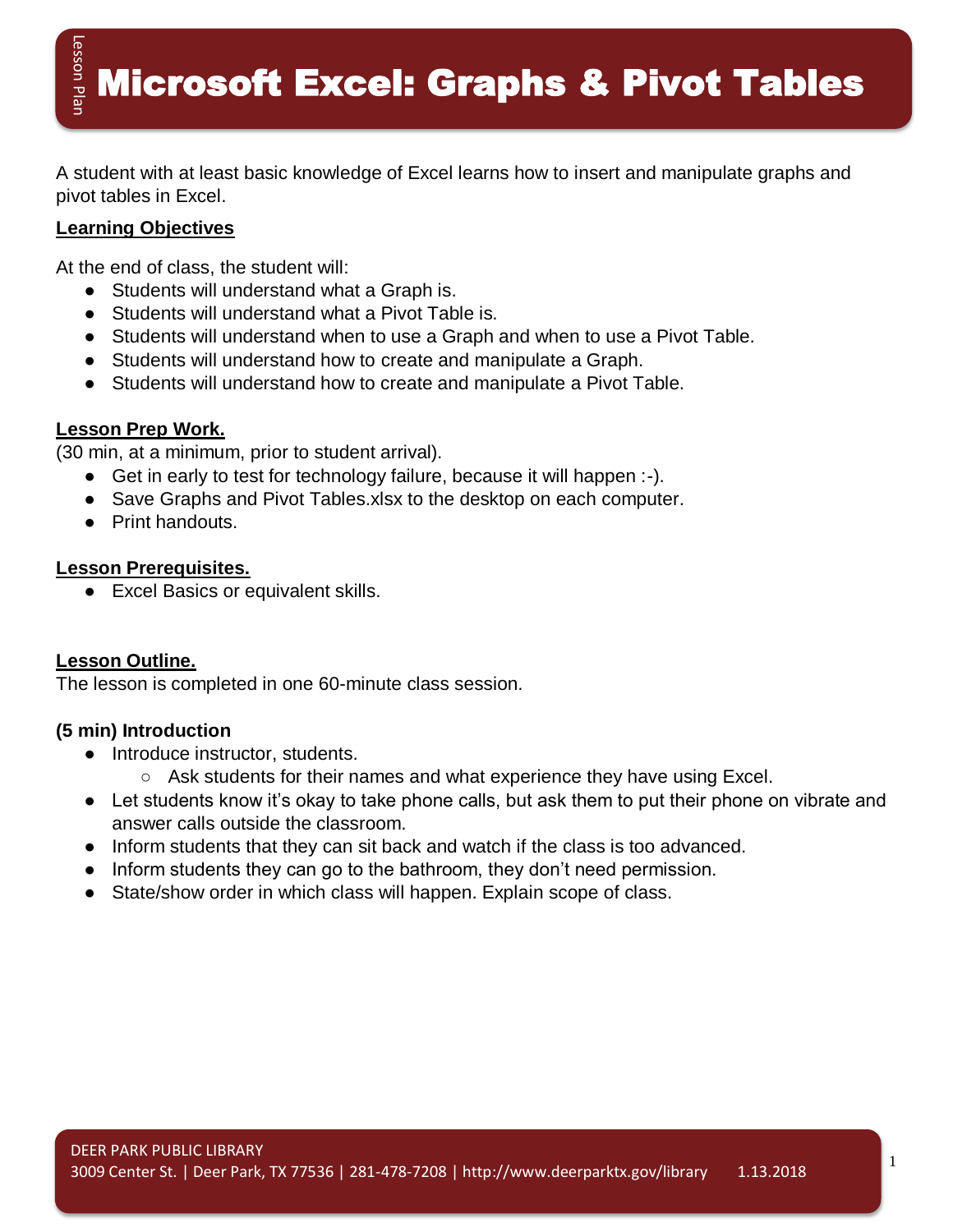# **(5) Vocabulary**

- Open Graphs and Pivot Tables.xlsx from the desktop.
- Ribbon and Tabs
	- $\circ$  Home Tab where your most frequently accessed features are.
	- $\circ$  Insert Tab where you can add new content to your spreadsheet.
	- Contextual Tabs tabs that only appear when you have a specific object selected. You don't need graph editing tools until you have a graph in your worksheet.
- Workbook and Worksheet
	- Workbook made up of one or more worksheets. It is the actual file.
	- Worksheet individual sheets in workbook. Accessed through the tabs at the bottom of the workbook.
- What is a graph?
	- A visual representation of data.
- What is a pivot table?
	- An interactive way to quickly summarize large amounts of data.
	- Use a PivotTable report to analyze numerical data in detail and to answer unanticipated questions about your data.
- Both of these tools are data summary tools.

# **(5) Create a Graph**

- Discussion/Explanation
	- When is using a graph appropriate?
		- When you want to visually represent data, you can use a graph.
		- Graphs work best report on 2 axes of information, not more.
	- Where have you seen graphs used before?
		- On TV Presidential stats, weather comparisons with previous years.
		- **Financial reports show how much money you have today v. last year.**
	- *Activity: Insert a graph showing the earnings for all stores in Denver for last year.*
		- Click anywhere in your data.
			- *Teacher's Tip: Explain that if you are not clicked into a cell with text in it, you will get a blank graph. Make sure you always start by clicking on the data you want to display.*
		- Go to the Insert tab.
			- Take a second to look at the various chart types.
			- If you hover on any of the buttons, you get a brief summary of what that graph will show you if you use it.
			- Ask students: which of the graph types would work best for this question?
			- When in doubt, hover on a bunch of different types of graphs to get a preview. Use that to see if it shows you what you want to see.
		- Click on one of the graph types of your student suggestions.
			- *Teacher's Tip: Point out that we have contextual tabs that appear while we have* the graph selected. If we click off the graph, the tabs go away. When we click on *the graph, they reappear. The only time we have graph editing tools is when we have a graph selected.*
		- Click on Change Chart Type in the Type grouping.
		- Select the 2D column chart and click OK.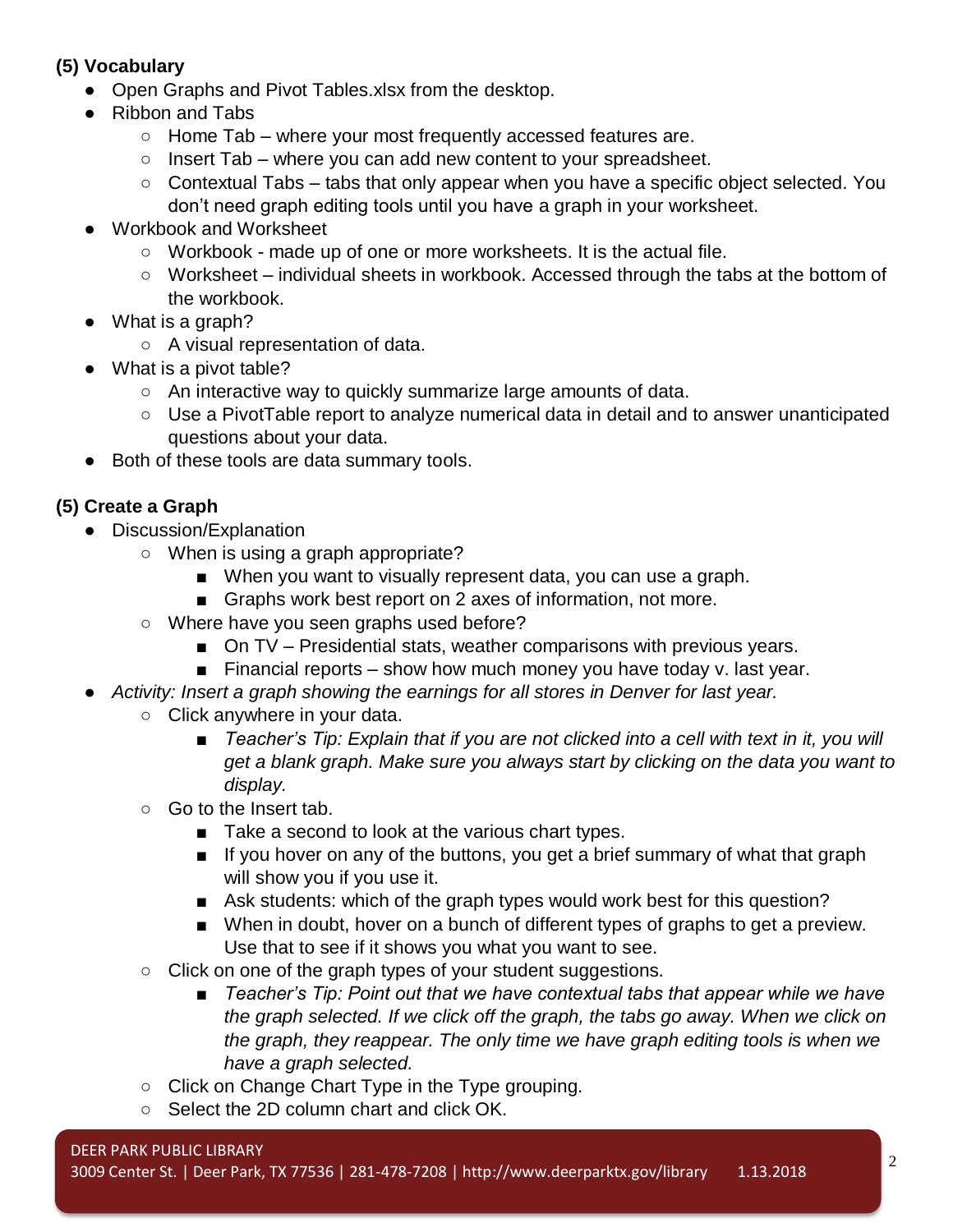## **(5) Edit the Graph**

- *Activity: Make the graph pretty.* 
	- Make the graph bigger using the handles on the corners.
	- Change the graph title to 2014 Store Earnings.
	- Click on a different layout in the Chart Styles grouping.
	- Click on a different color using Change Color in the Chart Styles grouping.
	- Click the plus in the upper right corner of the graph to turn on and off features like Axis Title, Chart Title, Data Labels, etc.
	- Delete the graph by clicking in the blank space of the graph and pressing delete on the keyboard.

#### **(10) Change How the Data is Displayed**

- *Activity: Insert a graph comparing how much each location made in March.*
	- Ask students: "what kind of graph would best work to compare income of locations for a single month?"
	- Click anywhere in the data.
	- Go to the Insert tab.
	- Click on Pie Charts.
	- Click on the first Pie Chart in the list.
		- The chart is currently showing what percentage the Denver store earned each month of it's total yearly earnings. The graph is displaying the wrong axis.
	- Click on Switch Row/Column in the Data grouping.
		- Point out that the graph is showing January. We need March.
	- Click on Select Data.
		- Excel pulls from the top of the list.
		- We can un-check the data we don't want displayed in the graph.
	- Uncheck the boxes next to January and February and click OK.
- *Activity: Change the graph to show how much each store contributed to total earnings for every month.*
	- Click on Change Chart Type in the Type grouping.
	- Click on Column.
	- Click on 100% Stacked Column chart type and select the first one.
	- Click on the graph that displays how much each store contributed to total earnings each month.
		- The graph we added doesn't show January or February. Why?
	- Click on Select Data in the Data grouping.
	- Check the boxes next to January and February and click OK.

#### **(5) Insert a Pivot Tables**

- *Discussion/Explanation*
	- A pivot table is a program tool that allows you to reorganize and summarize selected columns and rows of data in a spreadsheet or database table to obtain a desired report. A pivot table doesn't actually change the spreadsheet or database itself.
	- When is using a pivot table appropriate?
		- Again, you use it to summarize a large chunk of data.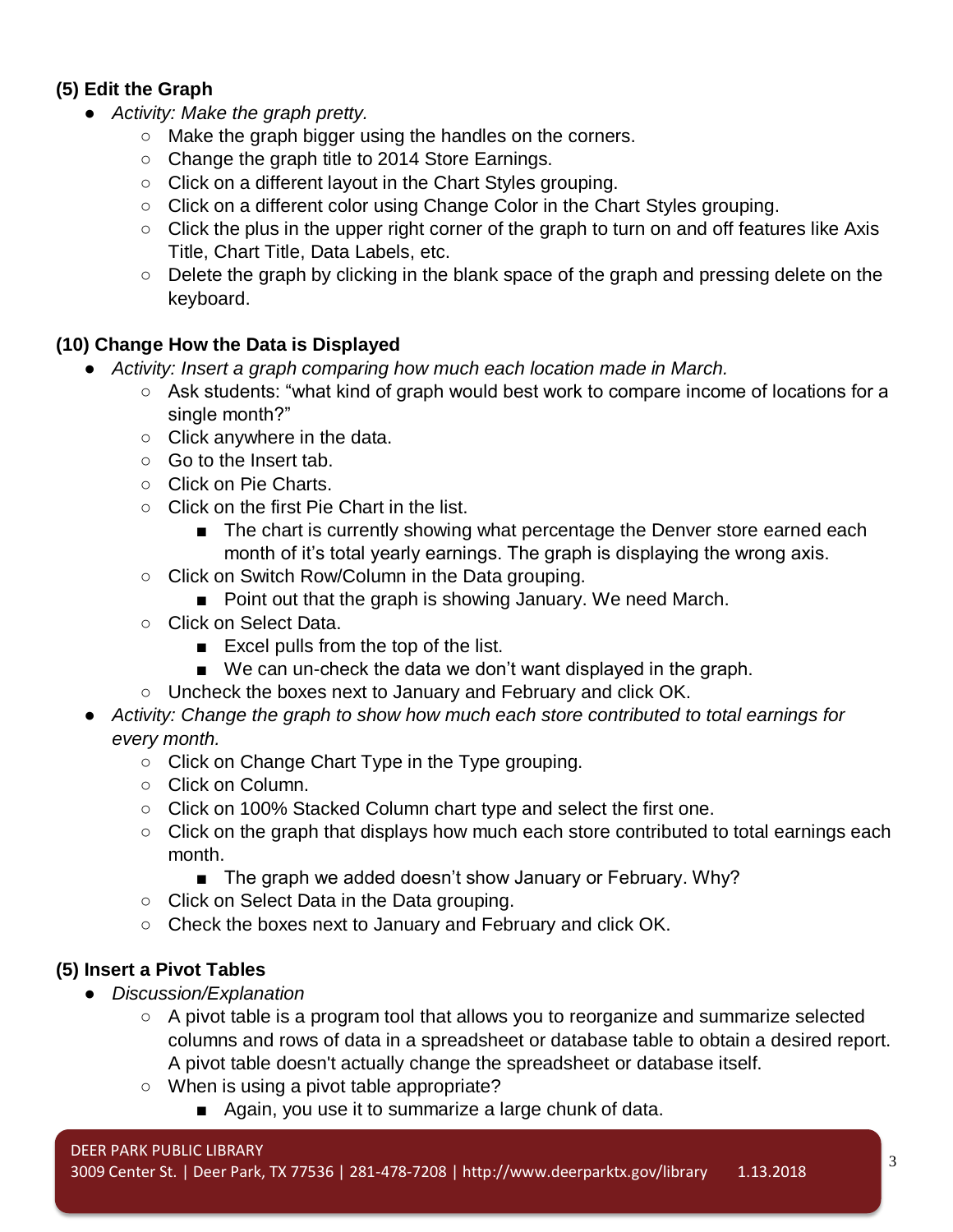- Open the Pivot Tables worksheet from the bottom of the workbook.
- Tell students that you want them to tell you how much inventory you have in Ford and in Toyota, and while they're at it, you want it broken down by the type of vehicle (car, truck, SUV).
	- Students should look confused for a minute tell them you are going to show them a shortcut to get all this information.
- Activity: Insert a pivot table and report on Brand and Type.
	- Click anywhere in the data.
	- Go to the Insert tab.
	- Click on Pivot Table.
	- Click on OK.
		- Explain that the Fields we can choose from are the column headings from the worksheet with all our car information on it.
		- We can drag and drop these labels to create data reports.
		- *Teacher's Tip: it is much easier if you demo this process for your students before having them follow along.*
	- Drag and drop Brand to the Column Labels field.
		- You will see the brands populate horizontally across the page. These will be your column headings.
	- Drag and drop Type to the Row Labels field.
		- You will see car, truck and SUV populate vertically on your page. These will be your row headings.
	- Drag and drop Price to the Values field.
		- The totals appear in the grid we set up with the column and row labels. This is the total amount of inventory we have in each type of vehicle.
		- Ask students: "can you use this table to tell me how much inventory we have in 2014 Fords?"
		- *Teacher's Tip: Just like with Graphs, if you click away from the pivot table, you* lose the Pivot Table tabs. You can bring back your sidebar and tabs by clicking *back on your pivot table.*
	- Remove all values by unchecking them in the Fields List.
- *Comprehension Check: Build a pivot table displaying how much inventory we have in vehicles we have by brand, year and type.*
	- Instructor walks around the room to assist struggling students.
	- After the pivot table if built, show students why it's called a pivot table. Move the fields around to pivot the appearance of the table.
	- End with Brand in the columns field and Year above Type in the Rows field.

# **(5) Pivot Table Functions**

- *Explain*
	- Currently, we have only looked at using the AutoSum function, adding all of the values in the Price column.
	- What if I wanted to look at how many vehicles I had in each category?
	- You can change the function that is used in your pivot tables. If students need to know more about functions, send them to the Formulas and Functions class.
- *Activity: Change pivot table to perform a count.*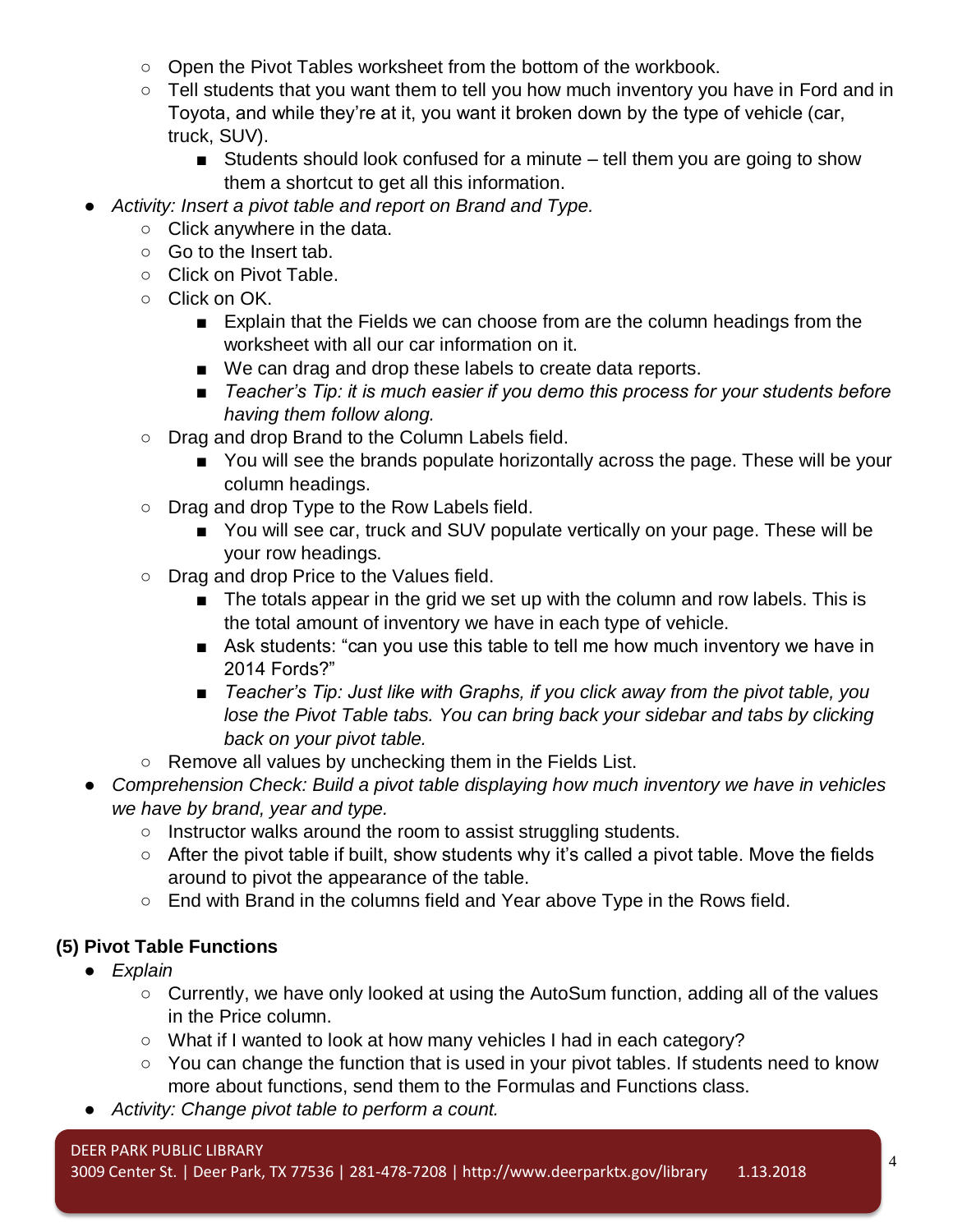- Click on the drop down arrow next to Sum of Price in the values field.
- Click on Value Field Settings.
	- Give a brief overview of the functions available in the dialog box that appears.
- Click on Count and click OK.
	- *Teacher's Tip: it can be worthwhile to point out the Number Format button for changing values to appear as numbers, currency, etc.*
- Comprehension Check: students change the function back to Sum.
	- Instructor walks around the room to assist struggling students.
	- For students who feel particularly ambitious, ask them to use that dialog box to change the formatting of the values so they look like money.

# **(10) Filter a Pivot Table**

- *Explain:*
	- At this point in time, we are seeing a summary of all of the vehicles on our lot.
	- What if we only wanted to see data regarding Fords? What about SUVs and Trucks?
	- There are dropdown arrows next to the Row and Column Labels.
	- Students should recognize these from the Sort and Filter class.
- *Activity: Turn on a filter to only display Fords.*
	- Click on the filter dropdown arrow for Column Labels.
	- Uncheck Toyota and click OK.
		- Whatever fields are checked will display in our pivot table.
		- Here we see data related only to Fords.
		- Notice that there are essentially two columns of repeated data though. We'll come back to that in just a moment.
	- Clear the filter from Column labels by clicking the filter icon and clicking Clear Filter From Brand.
- *Activity: Turn on a filter to display only SUVs and Trucks.*
	- Click on the filter icon for Row Labels.
		- Because there are 2 fields in our row list, you only see the top one. If you have Year on top of Type, you will only see options for Year.
	- Use the field select drop down menu to select Type.
	- Uncheck Car and click OK.
		- We now only see data related to SUVs and Trucks.
	- Clear the filter from Type.
		- Remember, you'll have to use the field select dropdown menu to select Type.
- *Explain:*
	- When we filter our pivot table down so we are only showing one category of information (like we did with Ford earlier), we see duplicate data on the screen. It's not useful.
	- We can create another filter that will clean up that data.
- *Activity: Create a cleaner filter for Fords.*
	- Move Brand from the Columns area to the Filters area.
	- Click on the filter next to Brand (All).
	- Click on Ford and click OK.
		- Now the values reflected are related only to Fords, but they aren't showing duplicate columns of data.
- Activity: If there is time permitting, go over slicers.